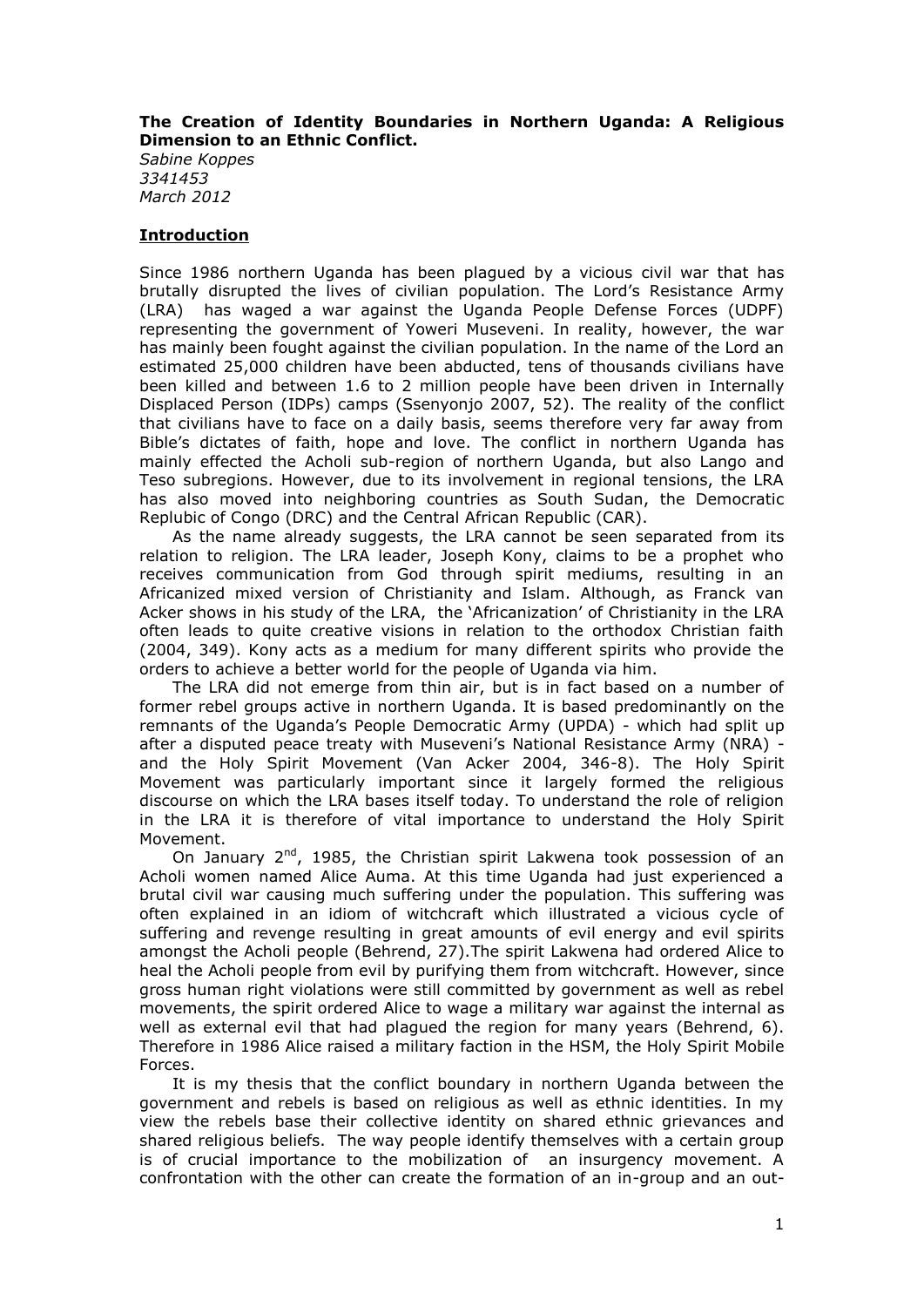group with their boundaries based on the sharing of, or resentment towards a common identity. In a confrontation the in- and out- group will be opposing each other based on a shared collective identity. The formation of a collective identity forms an ideal basis for collective action. Although I do not underestimate the importance of individual perceptions towards identity, I will primarily focus on identity boundaries on a collective level.

Identity boundaries determine who is a member of the group and who is not and can be based on a wide spectrum of human identities. As opposed to what might appear from a conflict situation – where contrasting identities are so strongly stigmatized - people have multiple identities. A person can be a French citizen, a citizen of the European Union, a factory worker, masculine, a Christian, a Roman Catholic, a miniature train collector and a devoted fan of The Beatles all at the same time. Each of these different identities combined, in all their various shapes and sizes, is what creates the 'self' of a human being. These identities separately can make a person member of a certain group, for example Beatle fans or French citizens. On top of that certain identities can be of higher or lower value to a person; someone can feel very strongly about his Christian or masculine identity and can care less about being French. How people value a certain identity is often depending on the context. The importance of a certain identity – for example being Christian – often increases emphasis in contrast with the 'other'. When a moderate Christian is confronted with a Muslim society, he can start to rate his Christian values much higher.

A collective identity can thus be based on several forms of identity. However, does it matter on the basis of which of these identities an identity boundary is created? My thesis is that the rebels define themselves by ethnic as well as by a religious collective identity, which I will illustrate in the following chapters. In theory, ethnic identity appears to be more 'sticky' than religious identity, since religion is based upon faith and ethnicity is often perceived to be more static. However, in practice, ethnicity is much less static than it appears to be and religious conversion is not that common (Kaufman 2011, 92). Which leads me to the question if there is a difference between the influence of religion and ethnicity in the creation of identity boundaries in the conflict in northern Uganda.

Although identity boundaries are reinforced by the confrontation with the other, I will mainly focus on the side of the rebels, since this party provides a better illustration of the influence of both religion and ethnicity on the group identity. To answer my question I will therefore not focus on what confronts the rebels with the government, but what sets the rebels apart as a group.

To answer my question I will first look at the creation of ethnic identity boundaries. Through this theoretical framework I will look at how ethnic identity boundaries lead to ethnic violence in northern Uganda by means of marginalization, militarization and mobilization. Next, I will look at how religion and ethnicity are different in their influence on the creation of identity boundaries and show how these theoretical differences are reflected in northern Uganda.

# **1 Ethnicity**

It is difficult to precisely define ethnicity. When can a conflict be labeled 'ethnic' and when can it not? Is ethnicity connected to the concept of race and can it be seen by physical appearances such as the color of the skin, the texture of the hair or the size of the nose? Or is ethnicity whatever a person wants it to be? Can ethnicity also be a person's status as a Beatle fan? When we should define ethnicity in coordination with the concept of race, we would not be able to count the Rwandan conflict between Hutus and Tutsis as ethnic since they would be considered as belonging to the same race, but Hutus and Tutsis would clearly define themselves as different groups. However, we would not consider Beatle fans as an ethnic group either. Ethnicity therefore goes deeper than a categorization of race, but does require a certain indivisible character.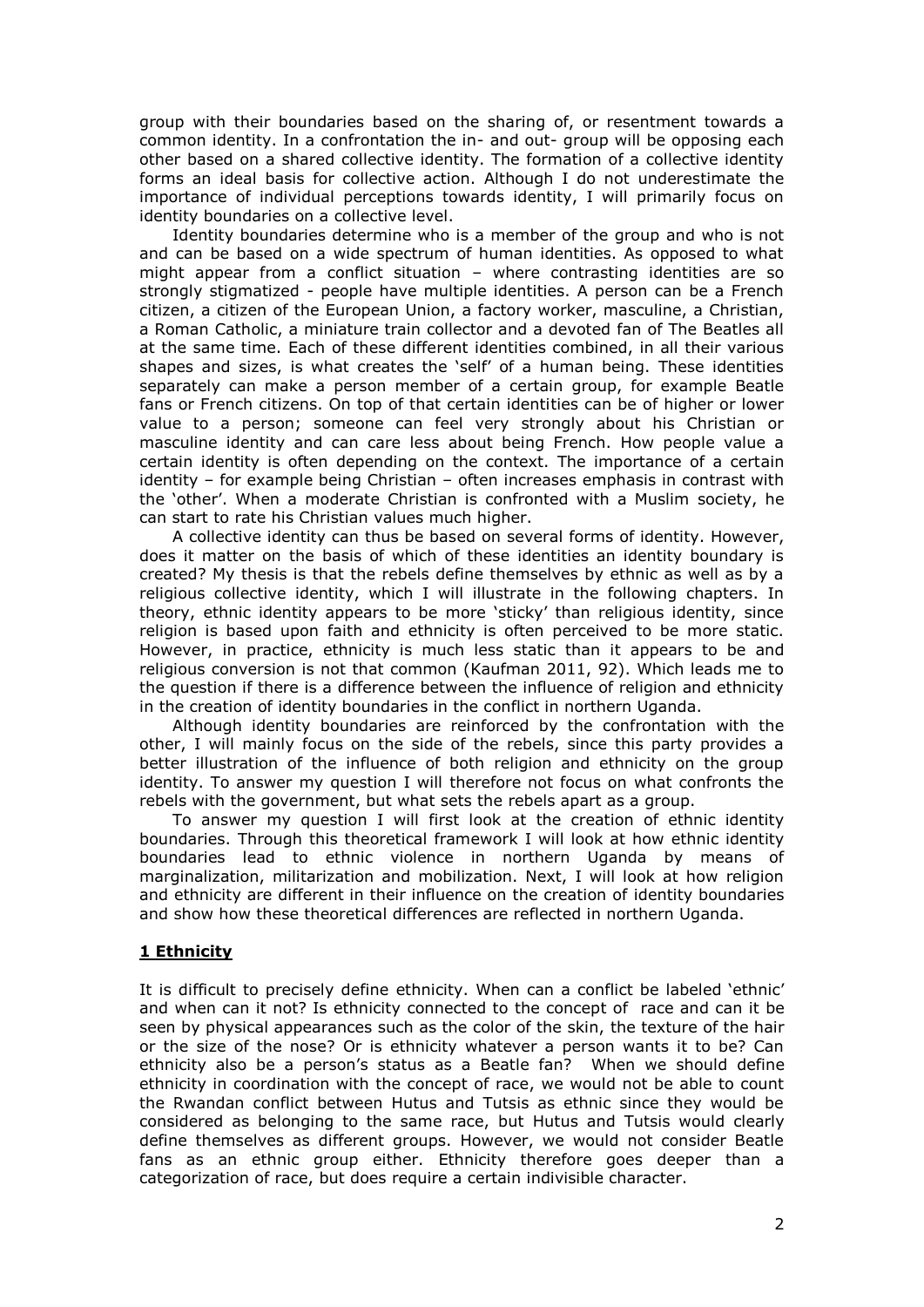The division between different ethnic groups calls for a common narrative which frames the boundaries of the in-group and the out-group. Antony Smith (1986 in: Kaufman 2011, 93), considered one of the founders of the field of the interdisciplinary study of nationalism, defines ethnicity as the sharing of a name, a believed descent, elements of a culture (most often language or religion), historical memory and attachment to a particular territory.

Ethnic differences are never the sole core of violent conflict. What then defines ethnic conflict? Wollf and Cordell state that ethnic conflict is a conflict in which the distinct ethnic identity is the reason why this particular group feels marginalized (2011, 4). A conflict party should frame it's claims and goals on a perceived or existing distinct ethnicity. The Peace Research Institute in Oslo states that at least one party of the conflict should define its goals in ethnic terms and that the conflict's boundaries are of ethnic distinction.

When we relate identity boundaries to violent conflict, a question of causality immediately rises to the surface. Are clashing identities the root cause of violent conflict, or does violent conflict fueled by underlying causes lie at the basis of the formation of the us versus them discourse? An important intellectual debate in the relation between ethnicity and identity boundaries is the primordialistinstrumentalist debate. The question in this debate is whether ethnicity is a static fact or that it can be manipulated. The 'instrumentalist' school of thought suggests that ethnicity is merely an instrument to frame disputes over territory, power or economic gain. Ethnicity would be a tool for elites to create previously non-existent boundaries in order to mobilize the people for personal gain (Hardin 1995). The instrumentalist view states that ethnicity is created through a topdown process of elites driven by power, money or other personal gains. Roughly stated it finds that any of the many identities an individual person has can be manipulated to create group boundaries. This view oversees, however, the influence of each individual agent to the structure that he finds himself in. People are not mere puppets that can be set at hand by elites.

On the other side of the debate we find the 'primordialist' school of thought, which suggests that ethnicity is a static and unchangeable concept (Kaufman 2011, 92). This school of thought assumes that ethnicity is connected to a person by birth. Ethnicity would therefore not be subject to influence at all, but in fact be a static set of historical and cultural facts passed on from generation to generation. According to this school of thought, ethnicity goes back hundreds of years and ethnic conflict would therefore be a cause of 'ancient hatreds' between different ethnic groups.

Although these views create a particularly interesting frame of reference for the thought on ethnic conflict, they are rather black and white. As Stathis N. Kalyvas beautifully states:

"Civil wars are not binary conflicts, but complex and ambiguous processes that foster the 'joint' action of local and supralocal actors, civilians, and armies, whose alliance results in violence that aggreagates yet still reflects their diverse goals. It is the convergence of local motives and supralocal imperatives that endows civil wars with their particular and often puzzling character, straddling the divide between the political and the private, the collective and the individual." (2003, 475)

Violent conflicts are never black and white but complex and dynamic processes of human interaction. Ethnic conflicts are therefore neither purely based on demagogic elites, nor are they solely a result of historic feuds.

Between the primordialist and intstrumentalist view lies the 'constructivist' school of thought. This school of thought states that ethnicity is not an unchangeable concept, but more a socially constructed group identity (Ranger, 1992). Since identity boundaries are subject to group perception and to individual perception, they are not static. Although identity boundaries - as the decisive factor for inclusion or exclusion to a certain group - are sometimes framed as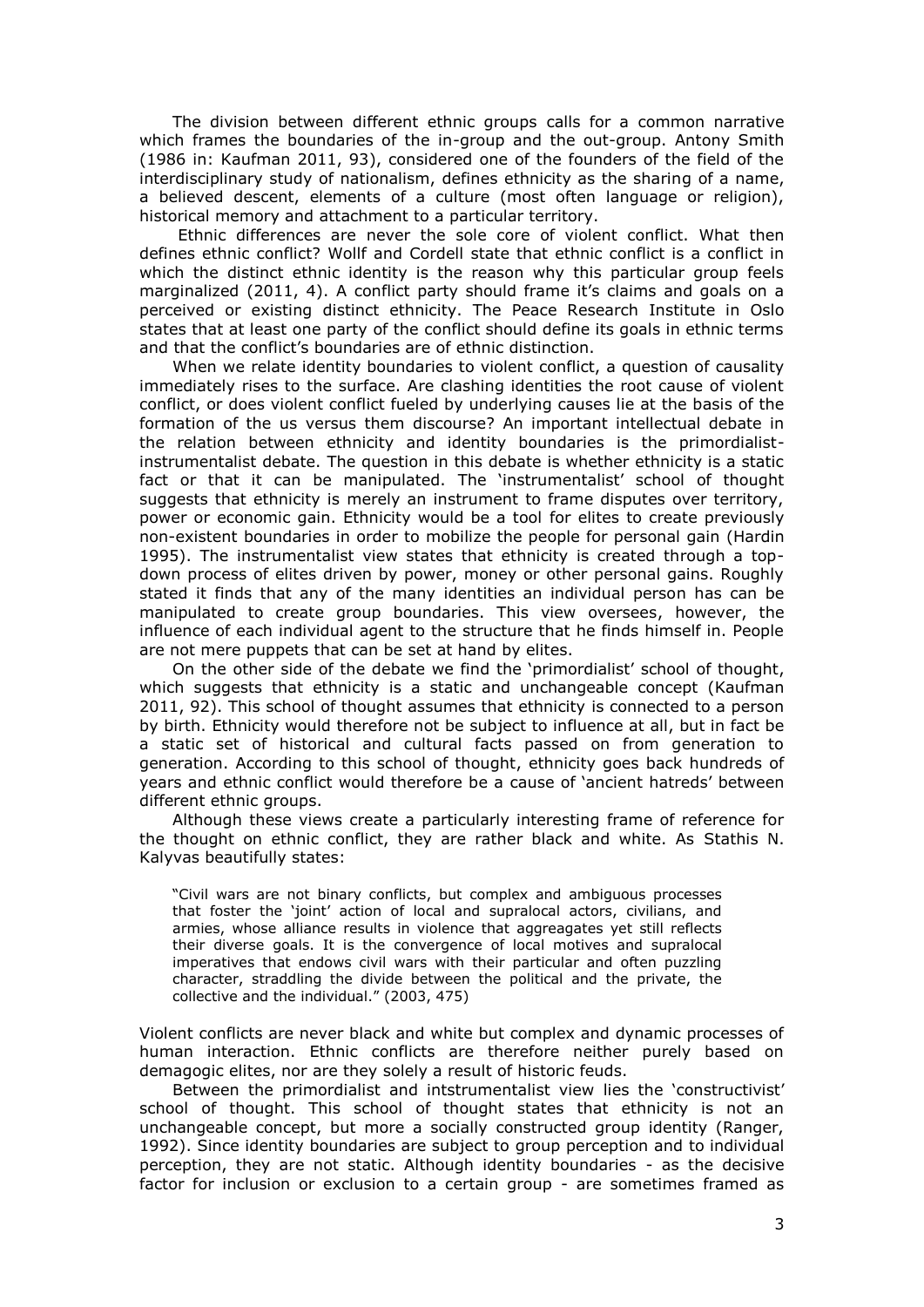constant factors, they are in fact very dynamic. They are constantly moved by structure as well as by agency. The inputs of each individual agent combined are the creators of the structure, but each individual agent by itself is simultaneously influenced by the structure. On one hand, identity boundaries are influenced on the individual level by personal perception towards a certain identity as well as by personal interests. On the other hand, the perception of the individual can be manipulated by the creation of identity boundaries through social structures. Especially in a situation of violent conflict, the framing of identity through propaganda can be highly influential to the personal perception, but at the same time each individual is in their own way responsible for the creation of identity boundaries by valuing their belonging to a certain group.

The creation of ethnic identity boundaries is not sufficient to result in ethnic conflict. The fact that certain groups have a different ethnic identity does not explain why these groups should engage in violence. Belgium has for years known an ethnic division of Flemish and Walloon people mainly based on a language barrier, but neither of these groups have taken up arms against the other.

For ethnic differences to result in ethnic conflict other factors are essential. In the conflict of northern Uganda, three factors emerge throughout the history of the conflict that can be seen as essential for the ethnic identity boundaries to result in violent conflict. The Acholi (and other ethnic groups in northern Uganda as Langi and Teso) experienced a feeling of ethnic marginalization, illustrated by different episodes in the collective history, on which I will elaborate in the next paragraph. The history of violence in Ugandan politics creates a highly militarized society. The militarization of society and the grievances created by this collective history of marginalization and violence are used by demagogic leaders to mobilize the ethnic groups for collective violent action. In the next paragraphs I will elaborate on these factors and show how they contribute to the creation of ethnic boundaries resulting in ethnic violence.

#### **1.1 Ethnic Marginalization**

When an ethnic group feels marginalized in an economic or institutional way ethnicity can come to define peoples identity. Nagel underlines the importance of the politicalization of ethnicity in the creation of ethnic groups (1994, 156-160). Formal ethnic labeling gives the feeling of ethnicity a more static and official character. Especially when politically controlled resources are distributed along ethnic lines, policies can have an enormous effect on the shaping of ethnic identification. Politically executed ethnic marginalization forms a clear incentive for mobilization. In order to get a clear view of ethnic marganilization and mobilization in northern Uganda, we first have to understand the history of the conflict.

The claims of the Acholi in the conflict today are framed in relation to the grievances that were caused by the constant warfare. The ethnic grievances of the Acholi mainly relate to four periods in history. The marginalization of the Acholi is perceived to have started during the colonial times. Because of the more politically developed Southern kingdoms, the British favored the South of Uganda over the less politically developed northern people (Broere 2005, 13). After the independence, state-building happened by using the army as an instrument of domestic politics in which claims of power were based on ethnic retaliation. Under most of the subsequent governments, the Acholi were strongly marginalized. The political marginalization under these governments is seen as a second historical grievance for the Acholi people. The third ethnic grievance is derived from the Idi Amin period, when Amin ordered the ethnic cleansing of the army from mainly Langi and Acholi in fear of their support for Obote (Van Acker 2004, 340). The fourth ethnic grievance is based on the flouting of the Nairobi peace accords by the NRA. In January 1986 the National Resistance Army of Museveni ousted the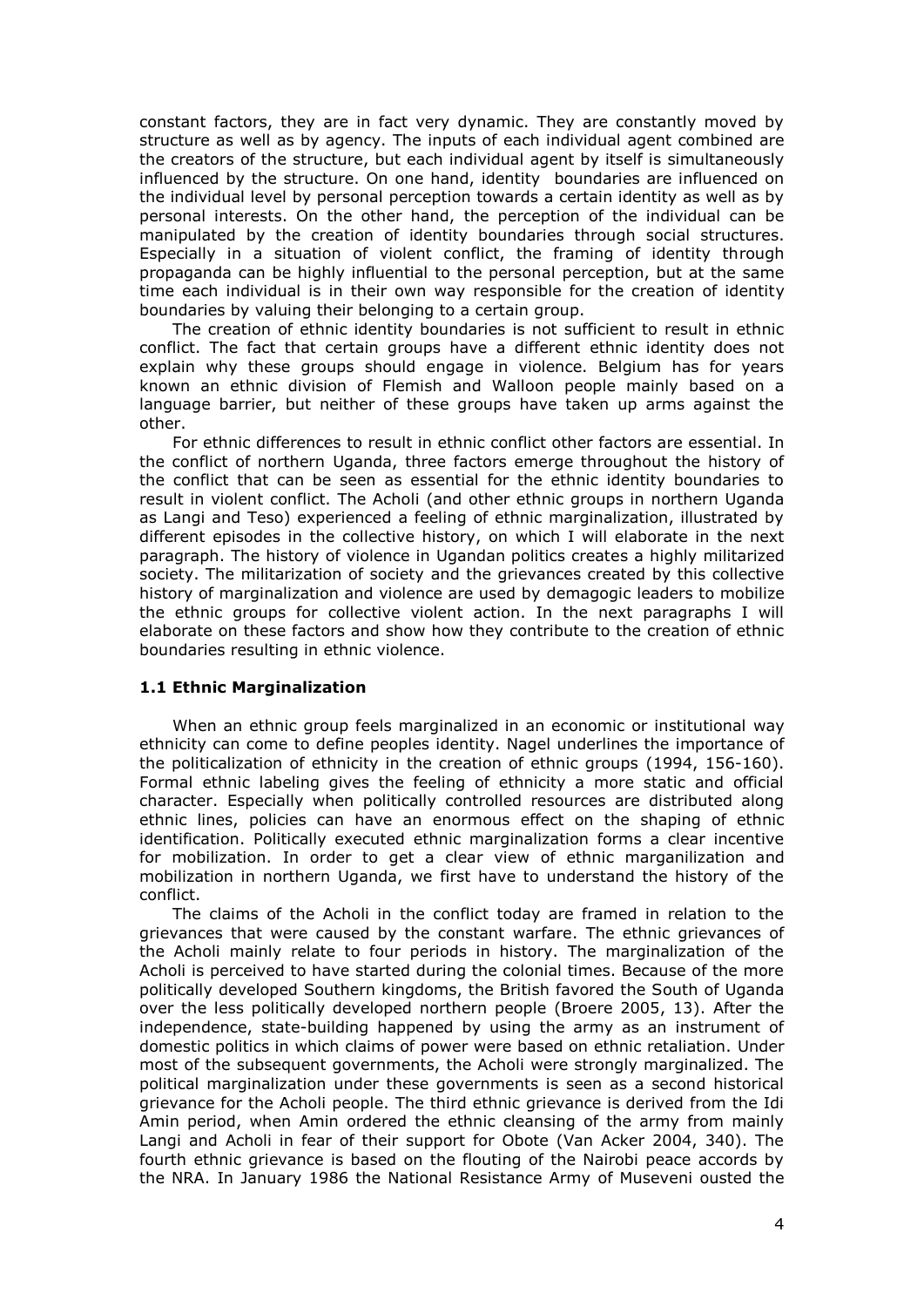first Acholi president Tito Okello just two months after signing a peace accord in Nairobi. To this day the Acholi still feel betrayed by these so called 'peace jokes' since they feel that they had paved the way for Museveni to overthrow Obote and that Museveni had paid them back by ignoring the Nairobi peace accords (Van Acker 2004, 340 and Behrend 1999, 24). After Museveni rose to power, the political marginalization of the Acholi and other north-eastern people continued, contributing to the feeling of ethnic discrimination by the government.

These grievances together harden ethnic boundaries in a self-reinforcing process of increasing mutual distrust. "Each group is led to formulate a worst case analysis of the others intentions, while demagogic leaders dominate the political space by selectively using the historical record to validate the analysis." (Van Acker, 340). The conflict in northern Uganda is therefore a clear example of Nagel's theory that politicalization of ethnicity creates very strong identity boundaries.

#### **1.2 Militarization**

Ethnic violence has always played a large role in the political history of Uganda. Statebuilding in Uganda took place in a constant recurring violence and counter violence dynamic. Van Acker states that "[i]t has been the tragedy of Ugandan politics that violence became a first rather than last resort, in which every war can be justified since it is always embedded in a history of attack and counter attack, of suffering and revenge" (2004, 336). In her research of the HSM, Heike Behrend shows that in Acholi there is a difference in war in attack (*lweny lapir)*  and war in retaliation (*lweny kulo kwar)* (1999, 39). This idiom is used to justify war and was also used by the Holy Spirit Mobile Forces. However, in a system of constant violence and counter violence, war can always be seen as *lweny kulo kwar* and therefore just.

Before the existence of the state, tribal violence in the form of cattle raiding was a very common way of establishing power between different tribes. Attacks on an opposing tribe served as a tool to establish the power of the tribe and to demonstrate the masculinity of the warriors (Behrend, 39). The challenging of government power and coups need to be seen in this light. To take over state power does not only mean that the usurper would gain wealth and power, but also gave him the chance to take revenge against members of the ethnic group the former leader belonged to. The capitalization of ethnic and regional tensions gave rebels as well as changing governments a frame for the legitimization of their power.

The violent political history of Uganda does not only create politicalized identity boundaries, but is also responsible for the creation of a 'lumpen-militariat' class (Van Acker, 338). After a political conflict has been settled, former combatants often find themselves unable to adjust to peasant life. Behrend shows that the failure of former combatants to reintegrate in society is a recurring problem in northern Uganda. She shows that the problem of former soldiers to integrate in society helps to create a militairat class. "I assumed that the HSM (…) was a peasant revolt against the state and I planned to take their side more or less clearly. But I was soon forced to realize that most of the original members of the HSM were not peasants but soldiers who had fought in the '81-'85 civil war and who could not or would not pursue any other occupation than waging war and killing. Their goal was to get rich, take their revenge and regain the share in the state power they had lost (Behrend, 8)".

By creating the HSMF, Alice Lakwena attempted to break this vicious cycle by disciplining the soldiers in her own movement with the Holy Spirit Safety Precautions and purifying the former combatants by means of religious rituals. In line with Behrend, Van Acker also states that a recurring problem in northern Uganda are the ill-skilled untrained soldiers of government as well as rebel armies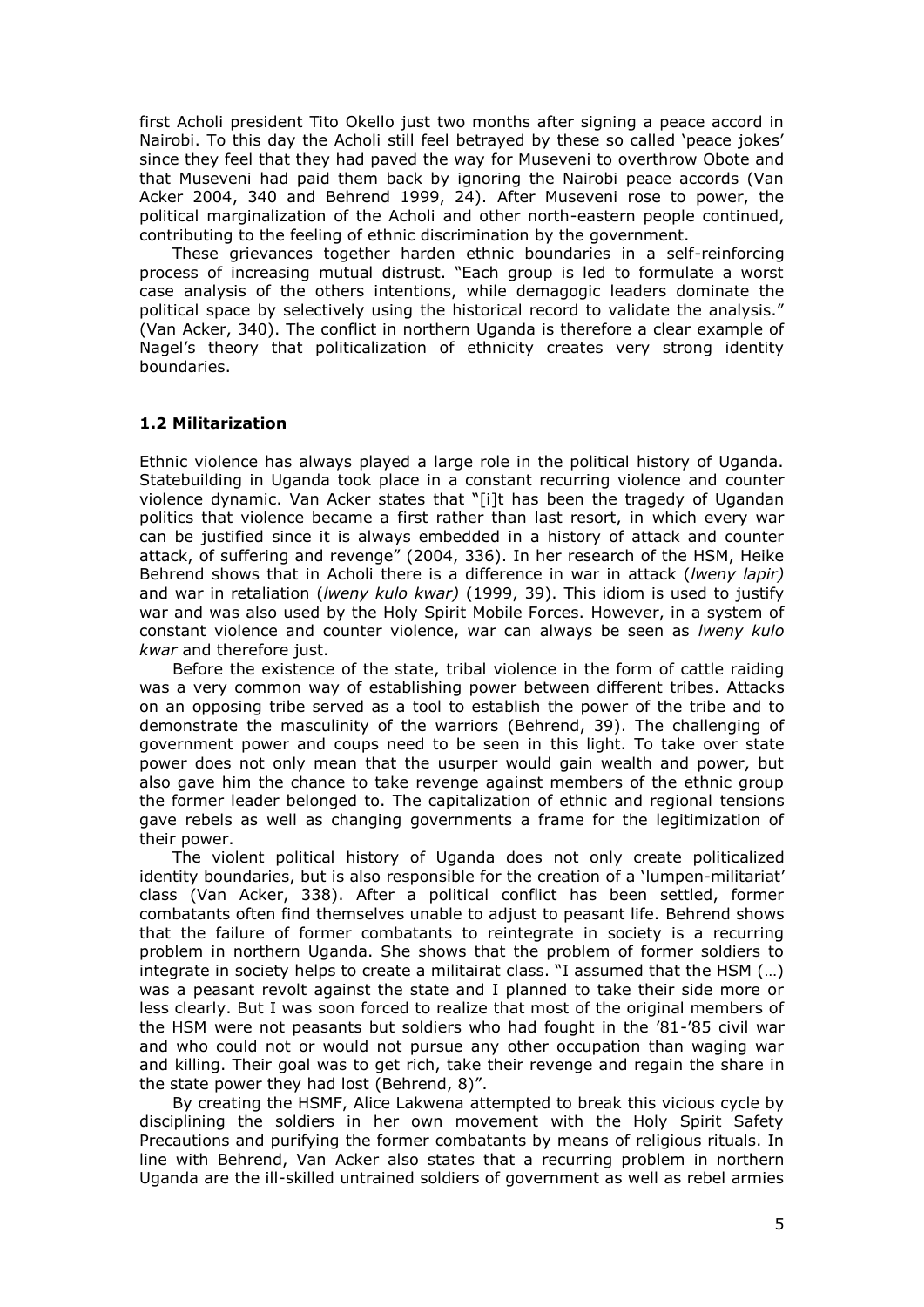who are unable to return to society and are therefore left with no other choice than to resume fighting in the same or in other armies. The ethnic grievances together with the lumpen-militairat class formed by the violent political history of Uganda created a fertile recruitment ground for resistance movements such as UDPA, HSM/F and later the LRA.

# **1.3 Mobilization**

As I stated earlier ethnic conflict is not only based on a feeling marginalization, but an insurgency movement also needs to be mobilized. Although the HSMF did not wage a classical guerilla war, they were very dependent on popular support (Behrend 1999, 68). It is therefore essential for the well-being of the movement to win the hearts and minds of the civilian population. The HSMF had two organizations responsible for this task. The Frontline Coordination Team and the War Mobilization Committee were primarily concerned with the relations between the HSMF and the population. When the forces marched to Kampala, the FCT was sent forward to ascertain popular support and the WMC was particularly concerned with the mobilization of the people for the HSM. Their main task was to inform people about the existence of the movement, its need for popular support, moral education and education in the rules and regulations of the spirit Lakwena.

By use of the WMC the HSM did not gain popular support through coercion, but through winning hearts and minds. The image civilians had of Alice and the movement was therefore very important. The faith in Alice's status of prophet was not undisputed and was highly related to military success or failure. When military successes stayed out, doubts about Alices ability as a spirit medium were openly expressed (Behrend, 82). Alice Lakwena was by sympathizers depicted as prophet and by enemies as witch. These images formed for both parties an effective propagandistic view. According to Behrend it is characteristic for a prophet to be viewed as witch. The same was the case for for example Jeanne d'Arc. The task of the WMC was to establish the image of prophet with the civilians.

The LRA is less dependent on popular support since the resource needs of the LRA are since the involvement of Sudan in the conflict mostly depending on support from the Sudanese government. The concerns of the LRA about their image towards the population are therefore quite low. Next to that, Behrend states that "[t]he decision for or against a movement was rarely a political one, more often it was a decision based on security, solidarity with the clan etc." (Behrend, 71). Therefore the LRA is more often getting its popular support through coercion instead of winning hearts and minds. To the change of the character of the conflict with the LRA I will come back later, since it is important first to establish the religious character of the movement.

# **2 Religion**

The discourse on religious violence has substantially grown over the last decades. Although modernization and secularization theories have predicted that modernity would simultaneously mean a decrease in religious beliefs, scientific discourse now even states a global resurgence of religion (see Eisenstadt 2000; Hurd 2007; Klein Goldewijk 2007). The ambivalent relationship between religion and conflict remains a particularly interesting subject of study. Every religion has a basic principle of peace and harmony. Therefore a key element in religious warfare is how to correspond the need for violence with the commandment not to kill. On the one hand, the word of God brings grace and virtue to humankind, and religious calls for peace and harmony can serve in peace building. On the other hand, religious disputes can be a reason for conflict. Examples can be found throughout history throughout the world, like the Crusades, the Protestant revolts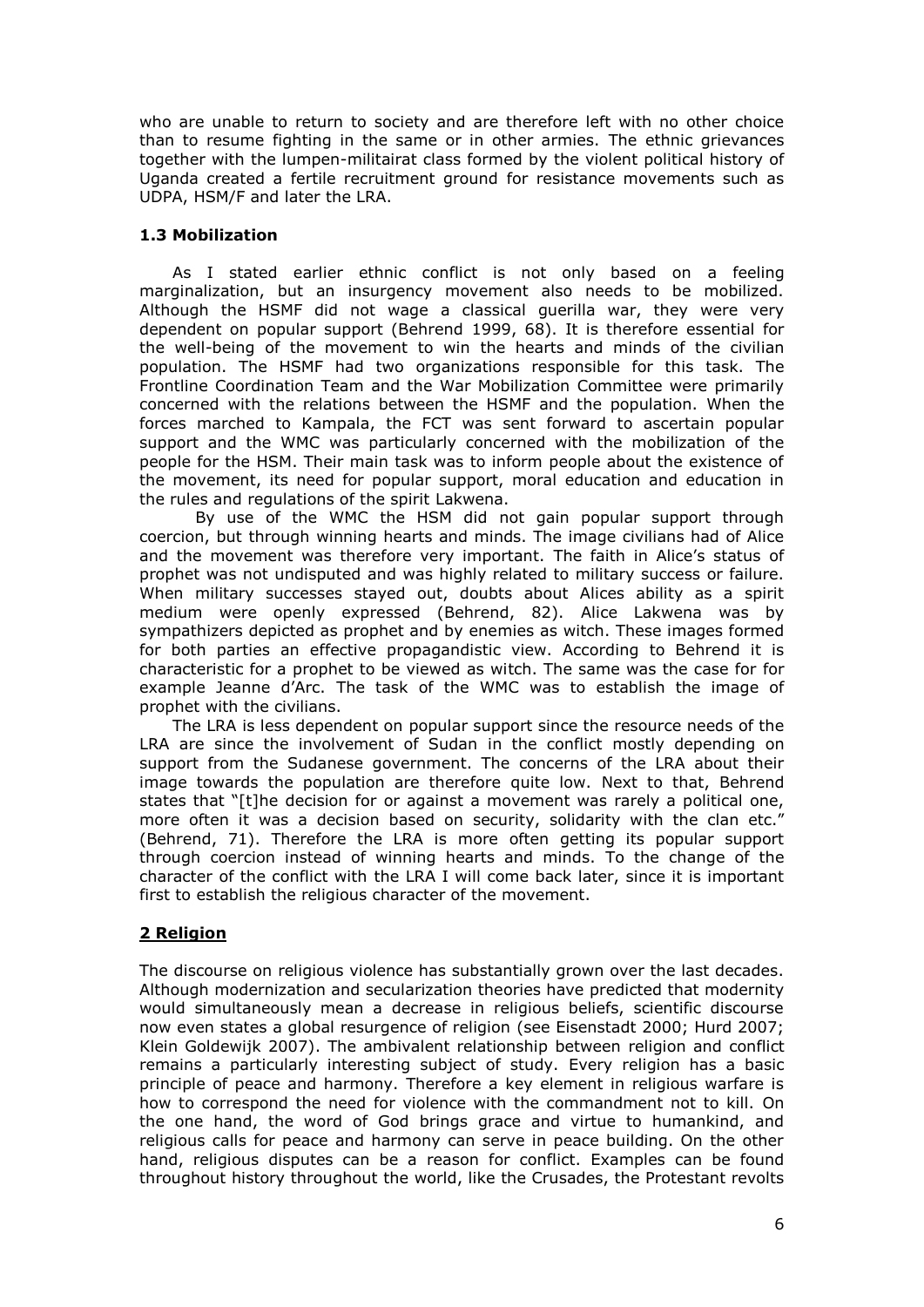in Europe in the  $16<sup>th</sup>$  century and the ongoing Israel-Palestine conflict to name just a few.

The role of religion in violent conflict has therefore been extensively researched. Statistical research has shown that when religion comes to define armed conflict, it makes the conflict more intractable (Tusicisny 2004), causes more suffering amongst civilian population (Toft 2007) are more intense (Pearce 2005 and Fox 2004) and are less likely to end through a negotiated settlement (Svensson 2007). Svensson states that when the claims and goals of a conflict have been based on religion, the likelihood of a negotiated settlement declines. He states that "[t]he increased subjective value and the lack of substitutes will create a perception of indivisibility" (2007, 932). However according to Svensson it is not the religious identity, but religious issues that make conflicts harder to settle through negotiation.

The way religious dimensions appear in armed conflict varies. A main distinction that appears in the literature is based on how religion relates to the claims of conflict parties. In his research to the effect of religion on the possibility of a negotiated settlement Svensson identifies a distinction in the belligerent claims between 'religious incompatibility' and 'religious dissimilarity' (2007, 936). Religious incompatibility directly relates to motivations and aspirations of the belligerent. In other words, the conflict issue is perceived by the belligerent in a religious framework. For example, when a belligerent defines its aspirations for war in the creation of a state or legislation on a religious basis it would be defined as a religious incompatibility.

When primary parties in a conflict do not frame their claims and motivations, but rather their group boundaries as religious, Svensson coded these conflicts as based on religious dissimilarity (2007, 936). Religious dissimilarity does not imply religious commitment but rather the identification of a group to one or different religions, either in the form of any of the major world traditions (Judaism, Islam, Christianity, Buddhism etc.) or major subgroups (Sunni or Shia Islam, Roman Catholic or Orthodox Christianity etc.)

Susanna Pearce makes a comparable distinction in her research to the relationship of religion with the intensity of violent conflict. In her research she makes a distinction between an identity-oriented view and an issue-oriented view (2005, 340). In other words, is religion the primary issue of the conflict or does religion draw the boundary between conflicting parties? Pearce's reasonable objection to the issue-oriented view, is that it is often difficult to establish certain main issues in a conflict since claims are often blurred by framing, propaganda or political consequences. The same problem emerges with the determination of primary goals of a conflict. Issues and goals can become more or less important over time, can be framed in a misleading way or can get intertwined.

Svensson and Pearce show that religious incompatibilities or religion related to issues cause conflict to be more intractable, more violent and less likely to end in negotiated settlement. However, the statistics did not show a noteworthy difference with 'regular' ethnic conflict when religion was related to identity. As we have seen in the previous paragraphs, the claims and motivations of the HSM were not directly related to religion, but were more political and framed in a religious discourse. The HSM nor the LRA are struggling for religious claims but are formed along ethnic lines framed in a religious discourse. The claims are based on ethnic marginalization placed in a context of a violent political history. Statistically seen, the involvement of religion in the conflict in northern Uganda would therefore not make it more intractable or more violent.

Next to the fact that religious identities do not create a harder to settle or more violent conflict, ethnicity and religion are often simultaneously present in the creation of identity boundaries. The definition of ethnicity by Smith (1986) already shows the overlap between religion and ethnicity by incorporating religion as part of ethnicity. In their addition to the handbook of ethnic conflict, Ruane and Todd (2011) investigate the relationship between ethnicity and religion. They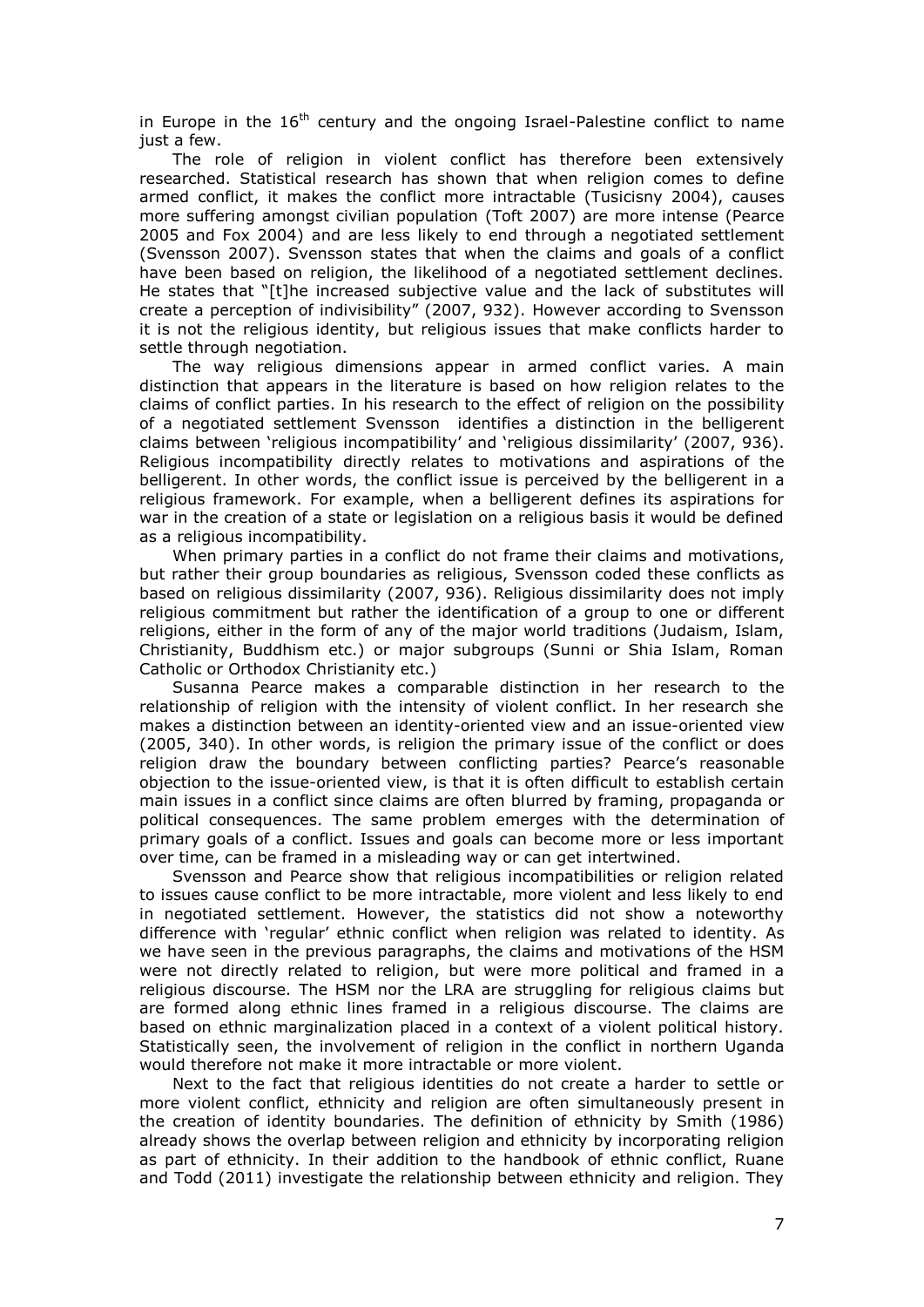find that in practice, religion and ethnicity coincide in many ways. Many cases show a clear overlap between religion and ethnicity, for example the conflict in Northern Ireland or the Israel-Palestine conflict. In the sense of mobilization, religion and ethnicity can play a quite similar role. Ruane and Todd state that the fusion of religious and ethnic identity can be explained by processes of nation building along religious lines (2011, 71). For example, the religious wars in Europe can in many ways account for the map of Europe that we see today. In Africa we see that colonialism often went hand in hand with missionary work. The creation of a new state by colonizers gave rise to the opportunity of 'civilizing' the new people by means of the religion of the colonizer (Ruane and Todd 2011, 72). The case of northern Uganda is a clear example of the theory posed by Ruane and Todd that religion and ethnicity are often simultaneously present in the creation of identity boundaries.

The difference between the influence of ethnicity and religion in the bordering of a group could be seen in their static character. Although ethnicity is not a primordial fact, it is theoretically not possible to convert to a different ethnicity. Religious conversion is theoretically seen more likely. Therefore, ethnicity is perceived more static than religion. However, in practice, a change of ethnicity is indeed possible. Considering ethnicity - if we state that it is a social construct and not a primordial fact - it is possible to a certain extend to be flexible in ethnic identity. However, as we also established ethnicity is created in a dialectic formation between structure and agent, therefore the flexibility for the agent is fairly limited. Individuals have the choice between a set of different ethnicities, but this choice is limited by socially and politically defined ethnic categories (Nagel 1994, 156). In a situation of ethnic conflict, ethnicity gets more stigmatized as belonging to an ethnic group becomes a matter of life or death. However, in a state of violent conflict ethnic switching could also deliver a great advantage. Asserting a minority status or even changing ethnicity could deliver great advantages in a situation of politically regulated ethnic resource distribution (Nagel 1994, 160). Nagel calls this changing of ethnicity ethnic fraud.

Religious identity is perceived as less static since it is theoretically possible for a person to convert to another religion. However, Kaufman states that although religious conversion is possible, it rarely happens in practice (2011, 92). As the definition of Smith and Ruane and Todd have showed earlier, religion is highly intertwined with ethnic identity. Therefore, the conversion of religion is in practice much harder than it appears in theory. A change of religion will often entail a change of social environment, especially in a society where religious identities are highly stigmatized.

We have established that ethnicity and religion are in many ways similar in how they create identity boundaries. When the role of religion in violent conflict is dissimilar instead of incompatible and related to identity instead of to claims and motivations statistical research shows no noteworthy difference between religious and ethnic conflict. It is however very difficult to speak of a distinction between religious and ethnic conflict since religion and ethnicity are highly intertwined in the creation of identity. Although in theory religious conversion is possible and ethnic conversion not, in practice we see that religious conversion rarely happens and that ethnic conversion is possible. We can thus conclude that religion and ethnicity are not that different in their influence on the creation of identity boundaries. Religion does however create a new dimension to the ethnic conflict of Uganda that is in a large way responsible for the character of the LRA.

### **2.1 Messianism**

In many ways ethnicity and religion are the same in how they influence identity boundaries. When we look at the constructivist school of thought, ethnicity and religion can both be the basis of the creation of an in- and out-group. By use of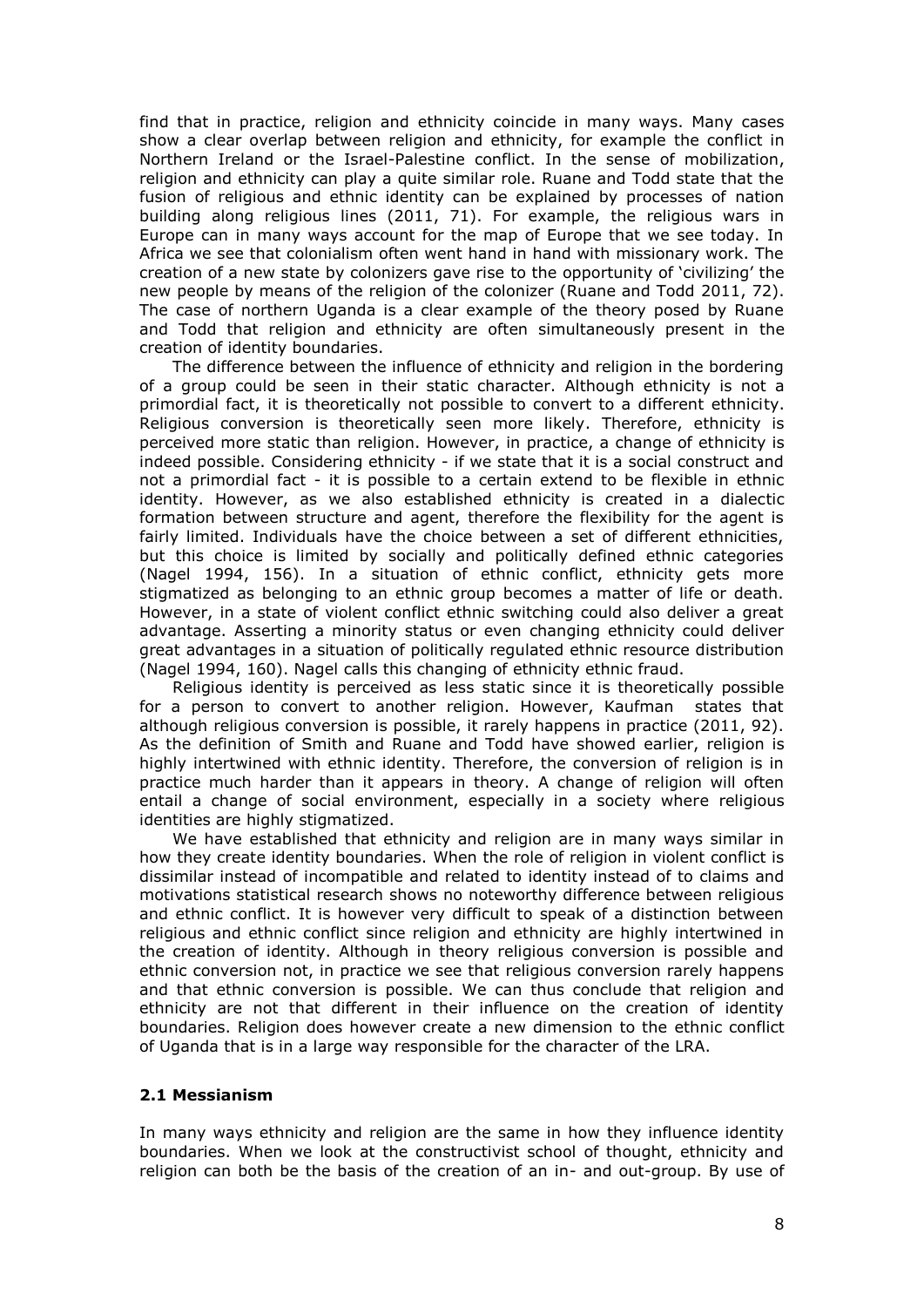ethnic myths values and origins embedded in an Africanized Christian tradition ethnicity and religion are mutually reinforcing in their creation of a group identity. However religion does add a different dimension to identity boundaries than ethnicity. The religious character of the Lord's Resistance Army works as a justification for war, since it will eventually lead to a better world.

Religions can be very persistent in their claim to the truth. Each main monotheistic religion claims to have a superior truth over any of the other. Within the main world religions the right interpretation of the truth forms a heated debate. However, within religions the right interpretation of the truth can also be the cause of division. Religious identity can thus create frictions between religions, but within religions as well. Religion can create strong sentiments of division in its claim on the truth, but can in the same way create a strong feeling of unity and belonging (Desplat 2005, 482-483). This again shows the ambivalent relationship between religion an conflict that I stated earlier.

Hasenclever and Rittberger (2000) state that when insurgency movements see themselves as the chosen people, the promises of a new world order forms a strong justification for war. People are more willing to make sacrifices in the light of promises of reward in the next world. As chosen people of God they see themselves as martyrs for the creation of a better world.

According to Behrend, the spirit Lakwena took possession of Alice to free the Acholi people from evil by purifying the Acholi society from witchcraft (1999, 24). The misfortune of the Acholi was often explained in an idiom of witchcraft. Witchdoctors were visited to cause misfortune to enemies by sending the vengeful spirit of a person who has died by violence, in Acholi called *kiroga* (Behrend, 27). Misfortune is therefore perceived as the act of an evil spirit *(cen)*. When a person was harmed by a spirit, suspicion rose to who might have sent that spirit. Accusations then turned into more feelings of hatred and mistrust and often led to new acts of *kiroga*.

It was also believed that when a combatant had killed an enemy, the *cen* of that person attached itself to the combatant. When this combatant then returned to Acholi it brought the *cen* of its former enemies with him (Behrend, 27). Behrend argues that, after Museveni had taken over power, many former soldiers of the Uganda National Liberation Army (UNLA) fled back to the North taking *cen*  with them. Both idioms of witchcraft complemented each other in the creation of an explanatory discourse for the misfortune in Acholi (Behrend 1999, 28). Fighting for the HSM therefore meant fighting to stop the misfortune of the Acholi people.

#### **2.2 Transcending of ethnic boundaries**

The HSMF were able to transcend some ethnic boundaries by means of a common religion. Ethnic differences could be overseen since the spirit Lakwena stood above human factionalism and human ties. Although the status of chosen people remained reserved for the Acholi, ethnicity was not a criteria for joining the HSMF. Although religion can be a very strong binding factor, it is not sufficient to surpass all the complex and historically enhanced ethnic boundaries.

Within the camps of the HSMF ethnic equality was valued very high. Even though the Acholi kept the status of chosen people, other privileges based on ethnicity were not allowed by the spirit Lakwena. The spirit also ordered the prohibition of ethnic languages and allowed only Kiswahili and English (Behrend 1999, 83). During the march on Kampala a shift in identity boundaries can be noticed. A shared feeling of deprivation framed by a shared religion made it possible to transcend ethnic boundaries between Acholi, Langi, Teso and Jo-Padhola. By the end of 1987 the largest part of the HSMF consisted of Teso (Behrend 1999, 67). However the creation of a new group also created new identity boundaries. The us versus them boundaries were no longer drawn along ethnic lines between people within northern Uganda, but were now drawn along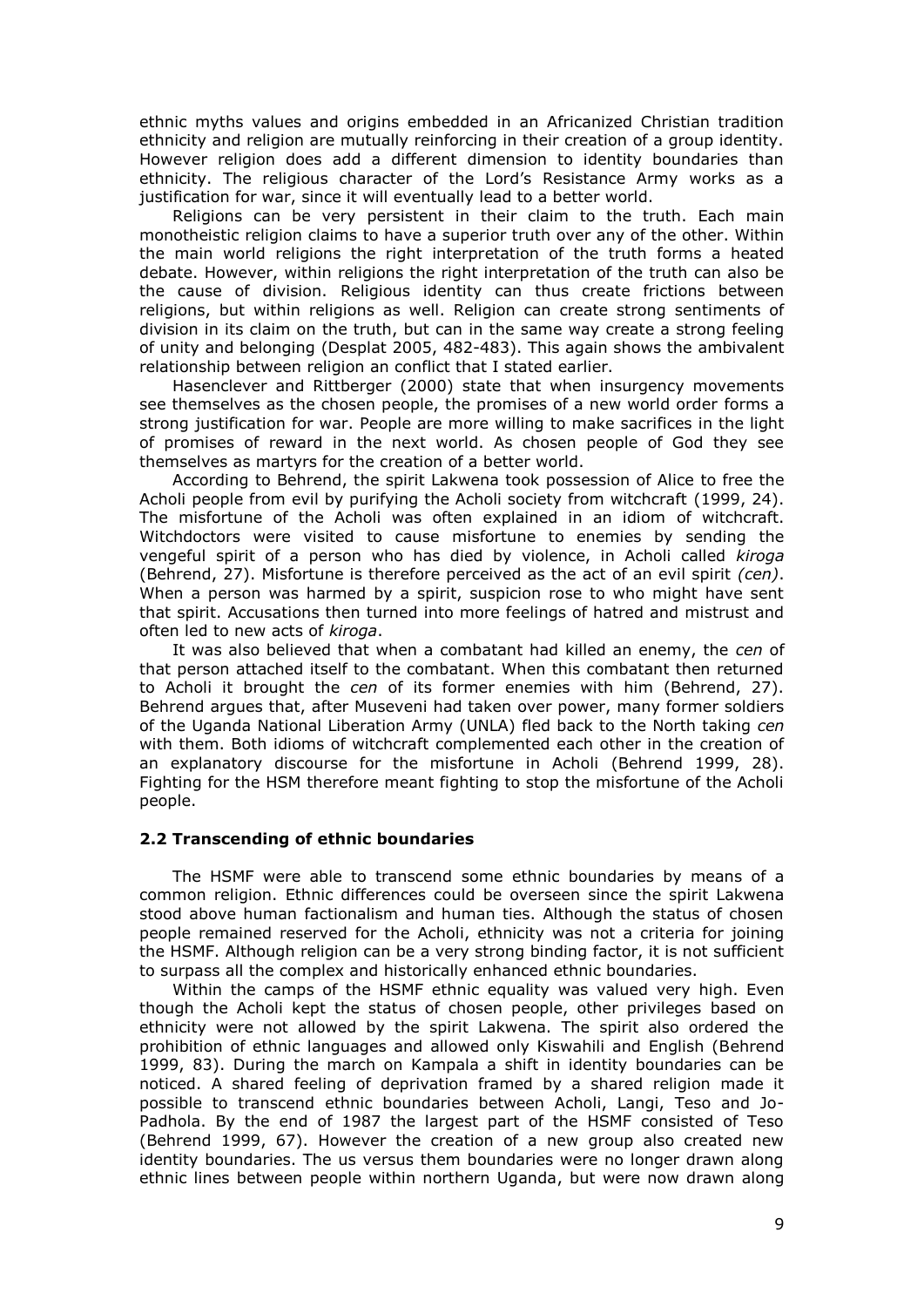the division between northern Nilotic and southern Bantu people (Behrend 1999, 83,84). The defeat of the HSM was mainly caused by the failure of gaining popular support as they came closer to Kampala. The hostile treatment of the Busoga, who denied HSM soldiers resources and shelter, is by Behrend presented as one of the main reason for the collapse of the HSM (1999, 96).

The Holy Spirit Movement was not initialized as an insurgency movement, but as a religious movement to free the Acholi people from evil by battling external enemies as well as internal enemies. The intention of the movement was to spread the word of the Holy Spirits first amongst Acholi people but later throughout Uganda, Africa and even the rest of the World (Behrend, 56-57). This inclusivistic and messianistic character of the HSM caused it to transcend ethnic boundaries.

#### **3 The Conflict from 1987 Onwards**

After the defeat of the HSMF in 1987 and the peace treaty of 1988, the LRA emerged from the remnants of the HSMF and UDPA. The connection of LRA and part of the UDPA after the 1988 peace accords between UDPA and NRA is important in appreciating the changed nature of the LRA compared to the HSM. The non-purified soldiers of the UDPA were incorporated in the LRA and with that ended the internal battle against evil in Acholi. The joint forces of UDPA and HSM inspired Kony to favor standard guerilla tactics over the Holy Spirit Tactics set up by the HSM. Incorporating the tactics of the UDPA brought forward a military experience of using terror as an instrument of war (Van Acker 348). Since guerilla tactics base its success on blending in with the population, another side effect was that guerrilla tactics and terrorist strategies cause a fading of the distinctions between perpetrator-victim, soldier-civilian and rebels-government.

The relation between the HSM and the LRA is quite ambiguous. Kony claims to be Alice's cousin and that the spirit Lakwena has given him the order to take up arms as well. However Alice herself has always denied there was a direct link between the HSM and LRA (Behrend 1999, 86). The element of belief, however, remained important for the LRA. The divine element of the movement drives the rebels to a firm belief in their leader Kony. By introducing new spirits Kony claimed his supremacy over Alice. LRA also uses rituals to protect soldiers on the battlefield. If combatants are harmed it is not because of the failure of the LRA's tactics but a failure of the combatant to abide by the rules of the spirits.

The main parties to the conflict in northern Uganda have not changed since roughly 1988, however the character of these parties have. From 1994 onwards the character of the conflict changed to a great extend when the LRA received full scale support from Sudan. Since then the conflict has been embedded in regional tensions in the Great Lake District of Africa by Museveni's and the LRA's involvement in Congo and Sudan. The support of the Sudanese government to the LRA in return for their loyalty created an ideal situation for them. By supporting the LRA they could destabilize Museveni's power and could ask for support in their own counterinsurgency with the Sudanese People's Liberation Movement/Army without getting their hands dirty. The government of Sudan supported the LRA with weaponry and allowed rear-bases in Sudanese territory from which the LRA could attack the SPLM/A as well as wreak havoc in Acholi to weaken Museveni's government. LRA was therefore to a much less extent dependent on popular support, and had very little need for winning hearts and minds. The function that the population usually serves in a classical guerilla war – namely to provide shelter and food – was now filled by the Sudanese government. Therefore, the incentive for the LRA to maintain a positive relation with the population has been highly diminished.

Since the need for voluntary popular support is less essential for the survival of the movement, the LRA uses abduction to fill up its ranks. For abducted child soldiers who are able to return from the horrors of the battlefield it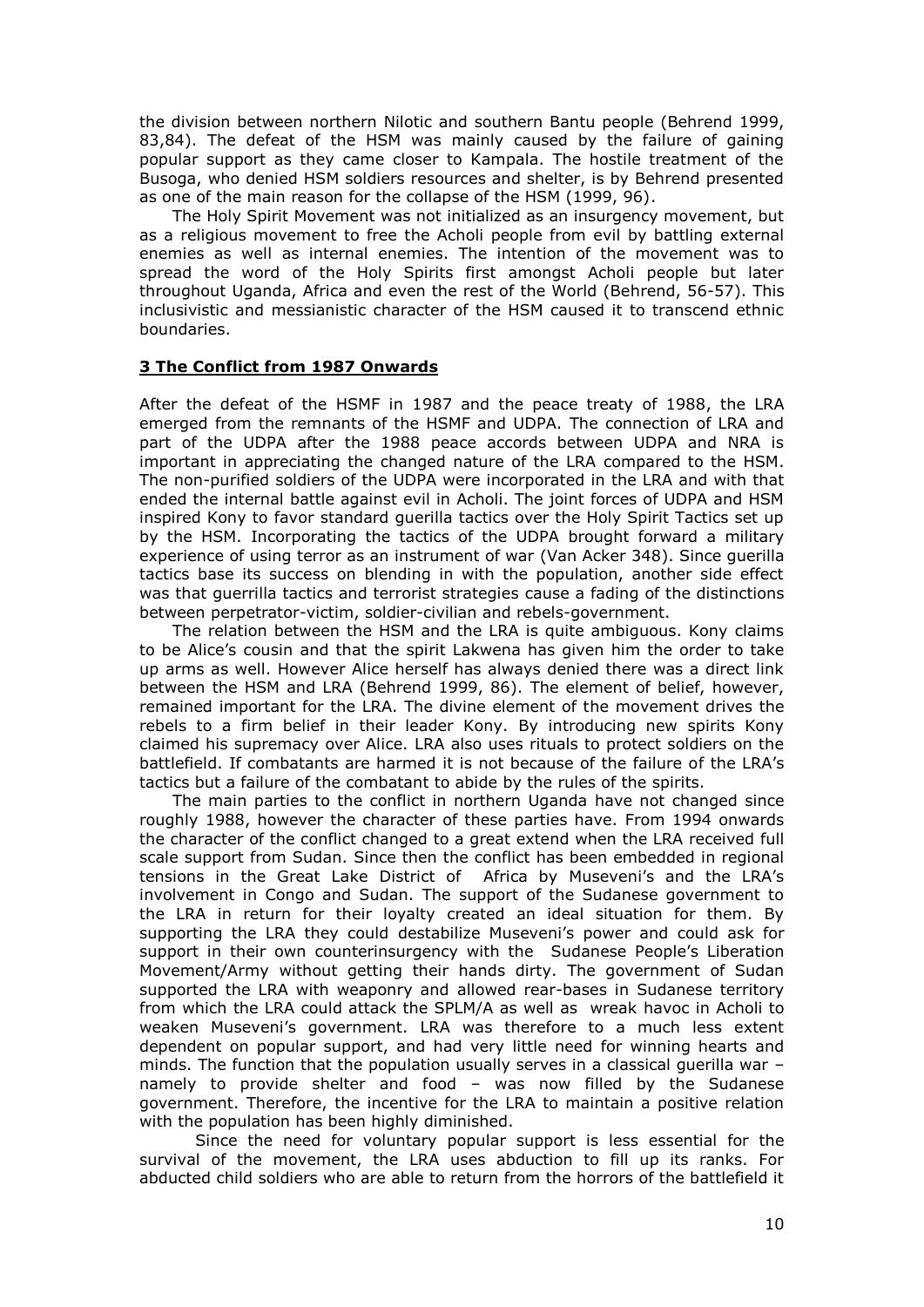is proven to be a huge challenge to return to civilian life (Annan, Amuge and Angwaro 2003, 236-237). The conflict therefore creates again a generation of former combatants who are faced with the enormous challenge to deal with the militarization of society.

# **Conclusion**

Identity boundaries are created in a dialectical process between structure and agency. Ethnicity is not a primordial fact, nor is it a frame created by elites for personal gain, but a social construct rooted in historical narratives. The creation of an ethnic group identity alone is however not sufficient to lead to ethnic conflict. As we have seen in the definition of ethnic conflict by Wolff and Cordell, ethnic conflict is rooted in the fact that a group feels marginalized by means of their distinct ethnic identity. On top of that, Nagel shows that the politicalization of ethnic boundaries results in very strong identity boundaries. When policies are implemented on the basis of an ethnic distinction, the importance of belonging to a certain ethnic group increases. In northern Uganda we see that politics and ethnicity are strongly related. The distinct ethnic identity of the Acholi people is framed by historical grievances of ethnic marginalization during colonial times and in the state building process of postcolonial times. Especially in the period after the British rule, political power was established in a recurring process of violence and counter violence along ethnic lines. Ethnic groups became a strong tool for political support. This process strongly relates ethnic identity to political power, which is a clear example of Nagel's theory.

Although ethnic marginalization is a strong incentive for ethnic conflict, we see that two other important factors contribute to the process of ethnic identity boundaries resulting in ethnic conflict. During the process of state building we also see the development of what van Acker calls a lumpen militariat class. Due to the role that ethnic violence has played in Ugandan history, many people have made a livelihood out of being employed in the military. After political stability had returned, it was often difficult for these people to return to peasant life, as shown by Behrend and Van Acker. The ongoing violence has therefore created a militarized class that faced great challenges in returning to civilian life. The militarization of society combined with the strong ethnic identity boundaries formed a very fertile base for mobilization for violent action. These factors combined lead to the creation of strong historically and politically enhanced ethnic identity boundaries, resulting in violent conflict by means of a lumpen militariat class and effective mobilization.

Next to ethnicity, religious identity also plays a large role in the conflict in northern Uganda. Can we see a difference between identity boundaries created by religion and identity boundaries created by ethnicity? As shown by Svensson, Pearce and Fox, the of religion in violent conflict can lead to conflicts that are more intractable, more violent and less likely to settle through a negotiated settlement. However, religion can either relate to issues, claims and goals - for example the creation of a religious state – or to the creation of a group identity. Svensson and Pearce have shown that when religion relates to identity it results in religious dissimilarities or an identity oriented view. In northern Uganda we see that neither the HSMF nor the LRA are fighting for religious claims or goals, but that religion is used to define the insurgency group. According to Svensson, Pearce and Fox, the role of religion in the conflict in northern Uganda would therefore not create any differences in relation to the role of ethnicity.

Next to that, Ruane and Todd have also shown that ethnic and religious identity often overlap. Religion is often a part of ethnic identity, as we can also see in the definition of ethnicity by Smith. A difference between religion and ethnicity can be seen in the idea that ethnicity seems more static than religion. In popular perception it seems easier to convert to another religion than to convert to another ethnicity. However, since religion and ethnicity are strongly related, a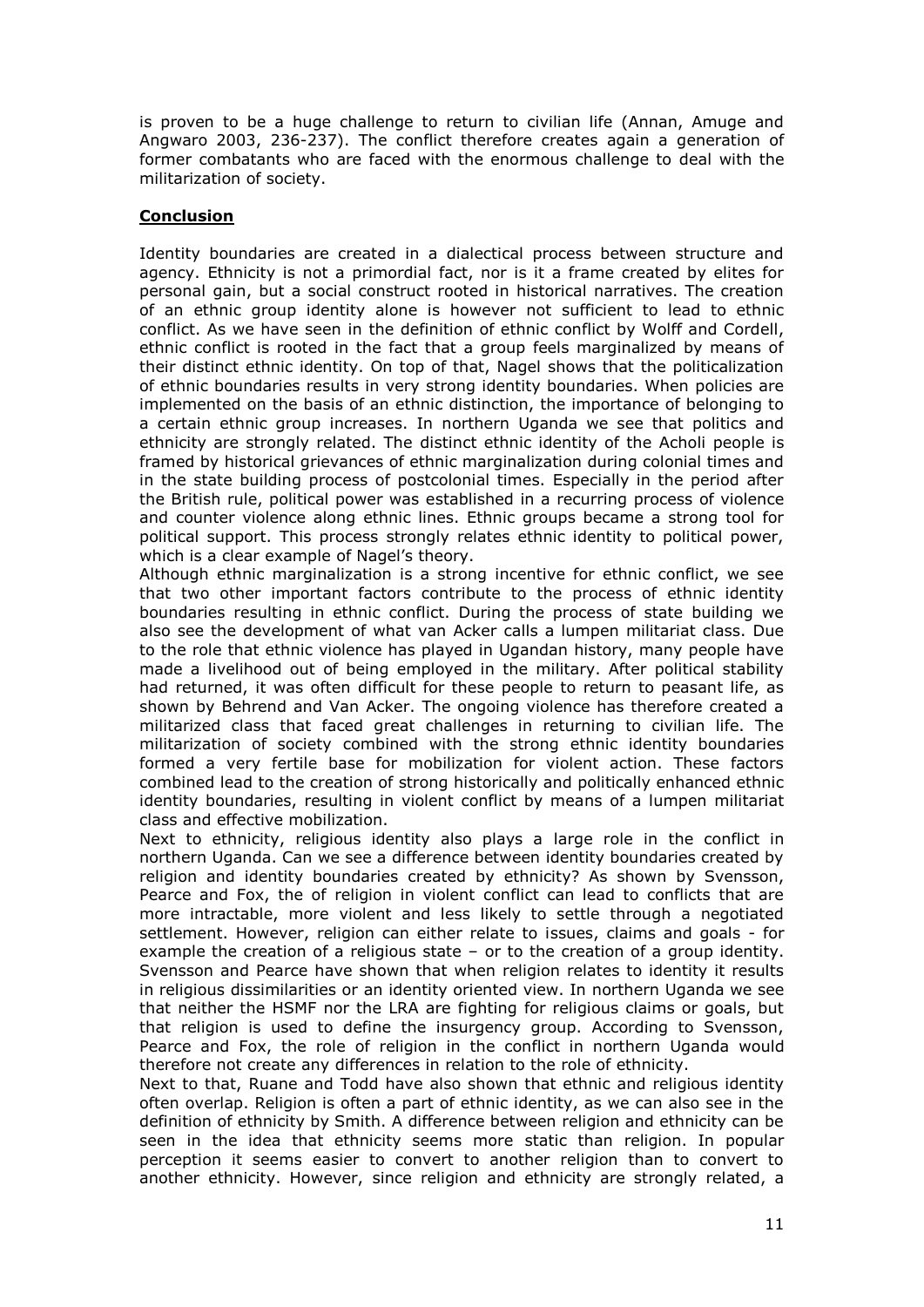religious conversion is harder in practice than it seems and quite rare. On top of that, ethnic conversion is not impossible since it is not a primordial fact but a creation of structure and agent. An agent is therefore in certain ways able to adjust his ethnicity.

Although ethnicity and religion are in many ways alike in how they create ethnic identity boundaries, in the conflict in northern Uganda we see that religious identity does create a different dimension to the ethnic conflict. The messianistic aspect of religion creates a strong faith in a better world. Hassenclever and Rittberger have shown that people are more willing to make sacrifices when they see themselves as the chosen people to create a better world. In northern Uganda we see that the HSMF as well as the LRA use religion to justify war in view of a better world.

The religious group identity in northern Uganda was also able to transcend ethnic boundaries within the northern and eastern part of the country. Especially in the HSMF, a shared religion was valued higher than a shared ethnicity. Within the camps of the HSMF measures were being taken to assure that ethnic differences would not create divisions. However, that does not mean that religious group identity always surpasses ethnic identity since the HSMF was not able to transcend the ethnic boundary between North and South.

After the defeat of the HSMF and the split of the UDPA, some changes must be noticed in the character of the conflict. Since the involvement of the LRA in regional conflicts, the need for popular support by winning hearts and minds has strongly decreased. Although this does not mean that there is no popular support whatsoever, the need to advocate for support as the HSMF did is much lower. Next to that, the incorporation of the former UDPA soldiers who did not agree with the 1988 peace accords ended Alice's battle against the internal evil within Acholi. The use of religious and ethnic identity boundaries in the LRA is therefore different from the HSMF.

In conclusion, we can state that in theory there is no clear difference between the influence of religion and ethnicity on the creation of identity boundaries. Since religion and ethnicity are strongly intertwined in their creation of identity, we cannot see a difference between their influences in the creation of a group identity. However, that does not mean that religion has no influence whatsoever. In northern Uganda we see that religion influences the feeling of the group through its messiansitic and inclusivistic character. Although these influences cannot be constituted as a distinction between the influence of religion and ethnicity on the creation of identity boundaries, it does create a new dimension to an ethnic conflict.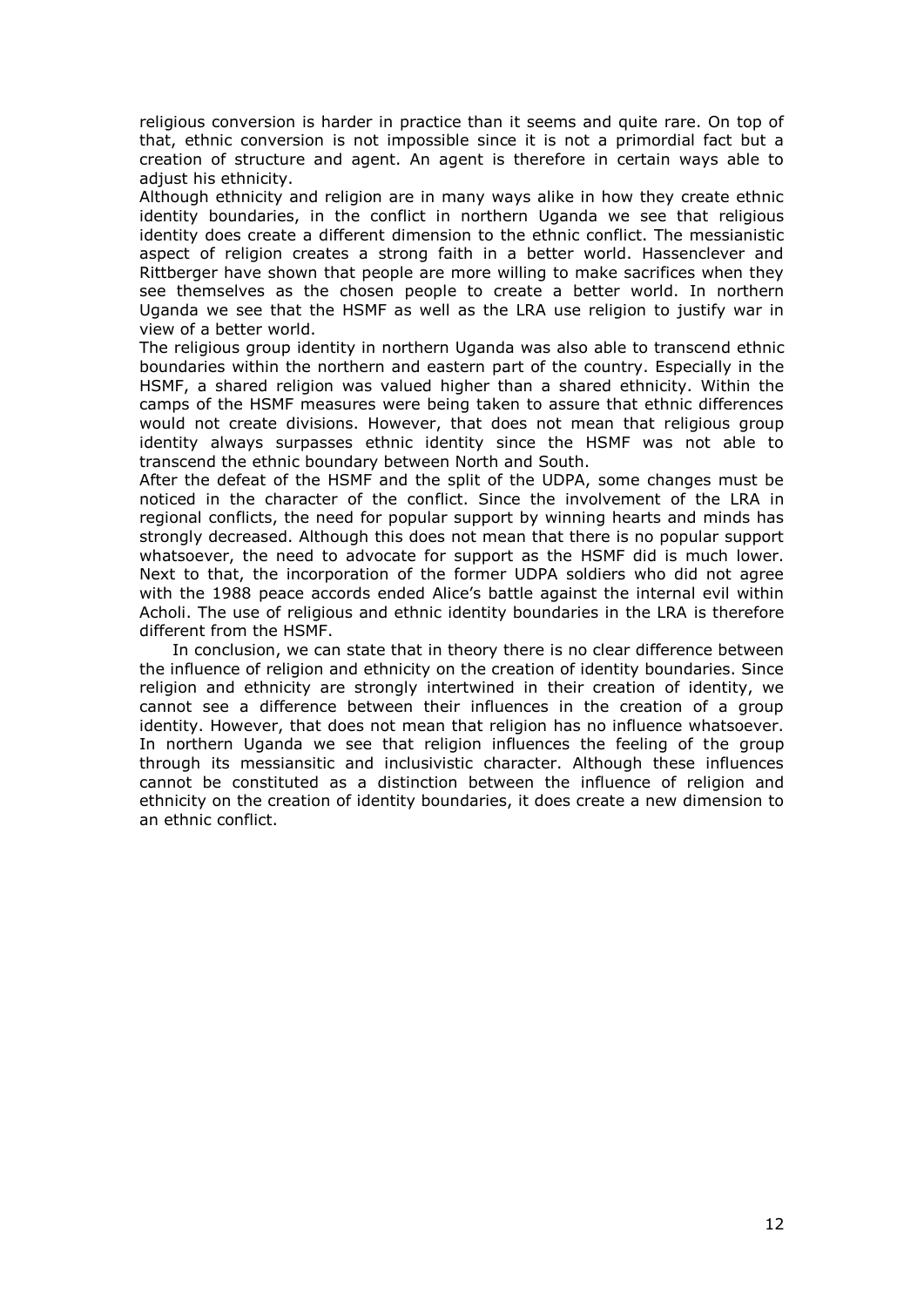## **Literature**

Acker, Frank van (2004) 'Uganda and the Lord's Resistance Army: The New Order no one Ordered,'

*Affrican Affairs:* 335-357

Annan, Jeannie R., Anne Paulyn Amuge and Sr. Teddy Angwaro (2003) 'Counseling for Peace in the

Midst of War: Counselors from Northern Uganda Share Their Views,' *International Journal for the*

*Advancement of Counseling* 5 (4) (December): 235-245.

Behrend, Heike (1999) *Alice Lakwena and the Holy Spirits: War in Northern Uganda 1985-97,* Oxford:

James Currey Alice and the holy spirits

Broere, Marc (2005) *Uganda,* Amsterdam: KIT publishers

Cordell, Karl and Stefan Wolff (2011) 'The Study of Ethnic Conflict: An Introduction,' 1-14, in: Cordell,

Karl and Stefan Wolff (ed.), *Handbook of ethnic conflict.* New York: Routledge, [electronic

resource]

Desplat, Patrick (2005) 'The Articulation of Religious Identities and Boundaries in Ethiopia,' *Journal of Religion in Africa* (35) 1: 482-505.

Eisenstadt, Smuel N. (2000) 'The Reconstruction of Religious Arenas in the Framework of "Multiple

Modernities",' *Millennium: Journal of International Studies* 29 (3): 591-611.

Fox, Jonathan (2004) 'Religion and State Failure: An Examination of the Extent and Magnitude of

Religious Conflict from 1950-1996,' *International Political Science Review* 25 (1): 55-76.

Hasenclever, Andreas and Volker Rittberger, 'Does Religion make a Difference? **Theoretical** 

Approaches to the Impact of Faith on Political Conflict,' *Millenium: Journal of International Studies*

29 (3) 654-659

Hardin, Russel (1995), *One for All: The Logic of Group Conflict*. Princeton NJ: Princeton University

Press.

Hurd, Elizabeth Shakman (2007) 'Theorizing Religious Resurgence,' *International Politics* 44 (6) (Nov):

647-665.

Kalyvas, Stathis N. (2003) 'The Ontology of "Political Violence": Action and Identity in Civil Wars,'

*Perspectives on Politics* 1 (3): 475-494.

Kaufman, Stuart J. (2011) 'Ethnicity as a generator of conflict,' 91-102, in: Cordell, Karl and Stefan

Wolff (ed.) *Handbook of ethnic conflict.* New York: Routledge, [electronic resource]

Klein Goldewijk, Berma (ed.) (2007) *Religion, International Relations and Development Cooperation.*

Wageningen: Academic Publishers.

Museveni, Yoweri K. (1997) *Sowing the Mustard Seed: The Struggle for Freedom and Democracy in*

*Uganda*, London: Macmillan Publishers.

Nagel, Joanne (1994) 'Constructing Ethnicity: Creating and Recreating Ethnic Identity and Culture,'

*Social Problems* 41 (1): 152-176.

Pearce, Susanna (2005) 'Religious Rage: A Quantative Analysis of the Intensity of Religious Conflict,'